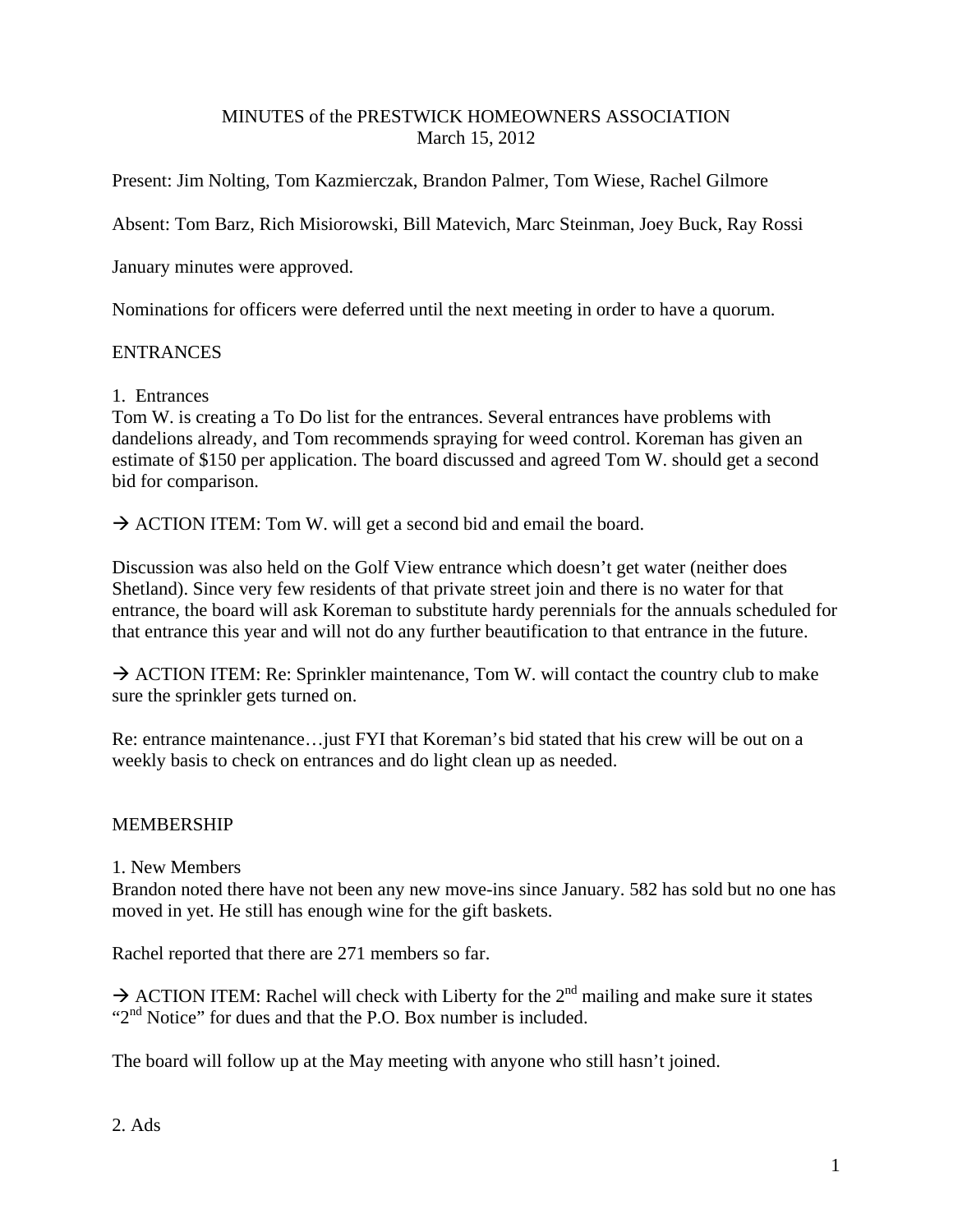The ads are coming in slowly. There are 9 paid for and another 4 reserved (waiting for checks). This represents about 1/3 of what we had last year.

 $\rightarrow$  ACTION ITEM: After the March 31 deadline, Rachel will email all former advertisers who have not yet responded.

 $\rightarrow$  ACTION ITEM: Rachel will contact the Chase Bank rep, along with Paul Koreman, to offer them complimentary directory ads.

ARC No report.

## FINANCIAL

1. Treasurer's Report Tom reviewed the numbers. Currently the checking account has \$19317.04 in it and the Money Market has about \$15,000.

#### **SOCIAL** No report.

A possible summer outing would be to a White Sox game.

### **SECURITY** No report.

# WEB SITE

The board discussed Tom B.'s previous proposal to provide web services through his management association site. The board agreed that they need to see a demo of how the site works and get a firm price, as it sounded like it might be more expensive.

 $\rightarrow$  ACTION ITEM: Rachel will send Travis an update in May with the new officers.

# GOVERNMENTAL

1. Code Violation Committee

The board discussed signage, especially in light of the elections. Discussion was held about the need for each board member to be proactive in talking to neighbors with sign violations.

2. Frankfort Annual Homeowners Association Meeting

Rich and Brandon attended. The guest speaker was on pond maintenance and natural landscaping. Other highlights included:

• Route 30 project should be done by  $4<sup>th</sup>$  quarter 2012 or  $1<sup>st</sup>$  quarter 2013